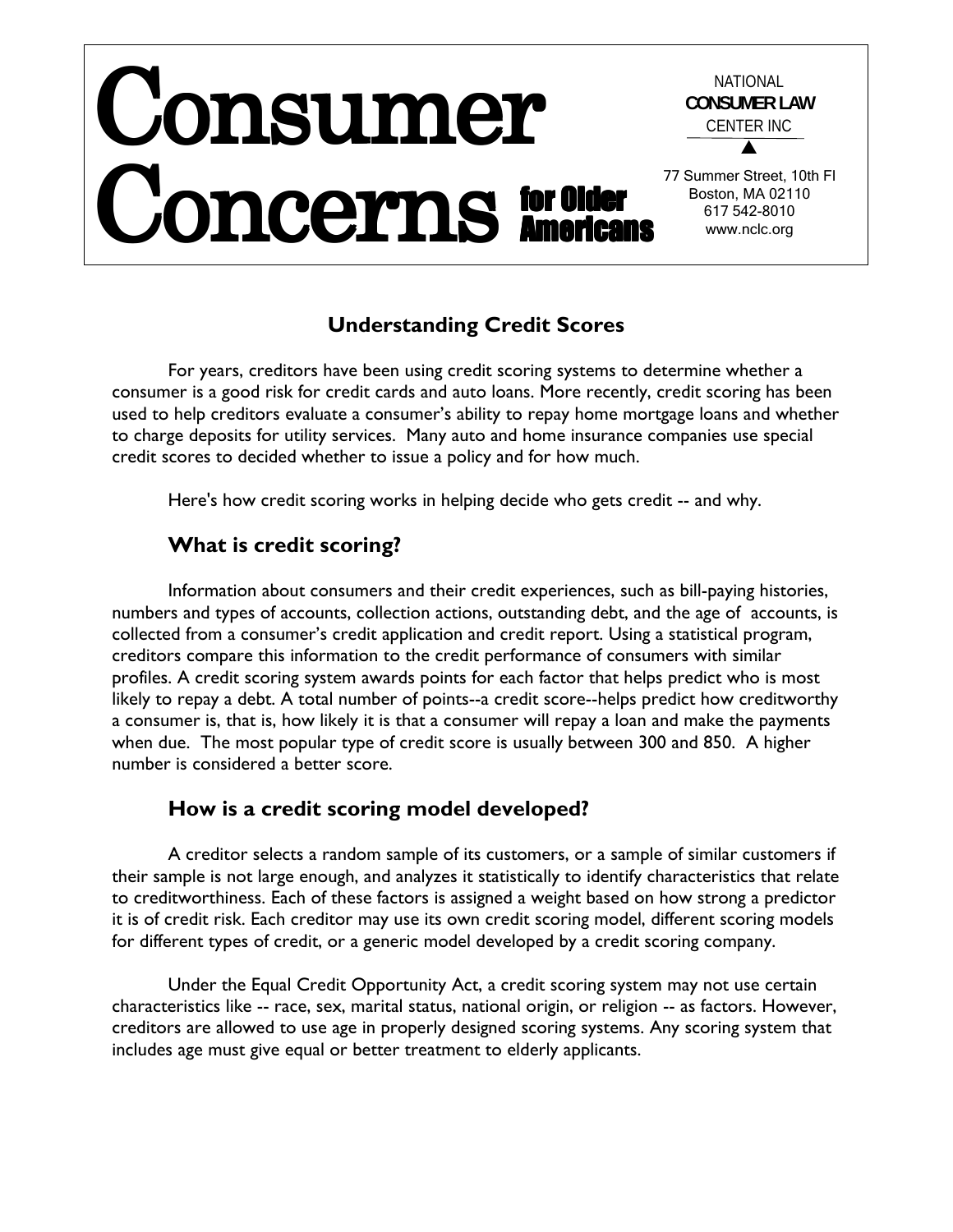## **What can consumers do to improve credit scores?**

Credit scoring models are complex and often vary among creditors and for different types of credit. Only the creditor can explain what might improve a score under the particular model used to evaluate a credit application.

Scoring models generally evaluate the following types of information:

- *Payment history*. It is likely that a score will be affected negatively for late payments, accounts referred to collections, or bankruptcies.
- *Amount of outstanding debt.* Many scoring models evaluate the amount of debt compared to credit limits. Debt amounts that are close to the credit limit will likely have a negative effect on a score.
- *Length of credit history. G*enerally, scoring models give more points the longer a consumer's credit track record is. An insufficient credit history may have an effect on a score, but that can be offset by other factors, such as timely payments and low balances.
- *Recent applications for credit.* Many scoring models consider whether a consumer has applied for credit recently by looking at "inquiries" on the credit report. A lot of inquires can negatively affect a score. However, not all inquiries are counted. Inquiries by creditors who are monitoring an account or looking at credit reports to make "prescreened" credit offers are not counted. Credit inquiries made by consumers of their own credit records aren't included either. Some creditors and credit bureaus claim that they do not even consider inquiries. Others claim that a lot of inquiries will have only a small impact on a credit score.
- *Number and types of credit accounts.* Although it is generally good to have established credit accounts, too many credit card accounts may have a negative effect on a score. In addition, many models consider the type of credit accounts and give more points to what they consider a healthy "mix." Under some scoring models, loans from finance companies may negatively affect a credit score.

Scoring models may be based on more than just information in a credit report. For example, the model may consider information from a credit application as well as information about jobs or occupations, length of employment, and homeownership.

**To improve a credit score under most models, it is best to concentrate on paying bills on time, paying down outstanding balances, and not taking on new debt. It's likely to take some time to improve a score significantly. Errors involving negative information should be disputed. (See Consumer Facts for Older Americans, "What You Should Know About Your Credit Report").**[1](#page-1-0)

# **How reliable is the credit scoring system?**

Although a credit scoring system may seem arbitrary or impersonal, it can help make decisions faster, more accurately, and more impartially than individual judgment when it is

<span id="page-1-0"></span> $\overline{a}$  $^{\text{\tiny{\textsf{I}}}}$  See generally National Consumer Law Center, Fair Credit Reporting (5<sup>th</sup> ed. 2002 and Supp.); National Consumer Law Center, Guide to Surviving Debt (2005 ed).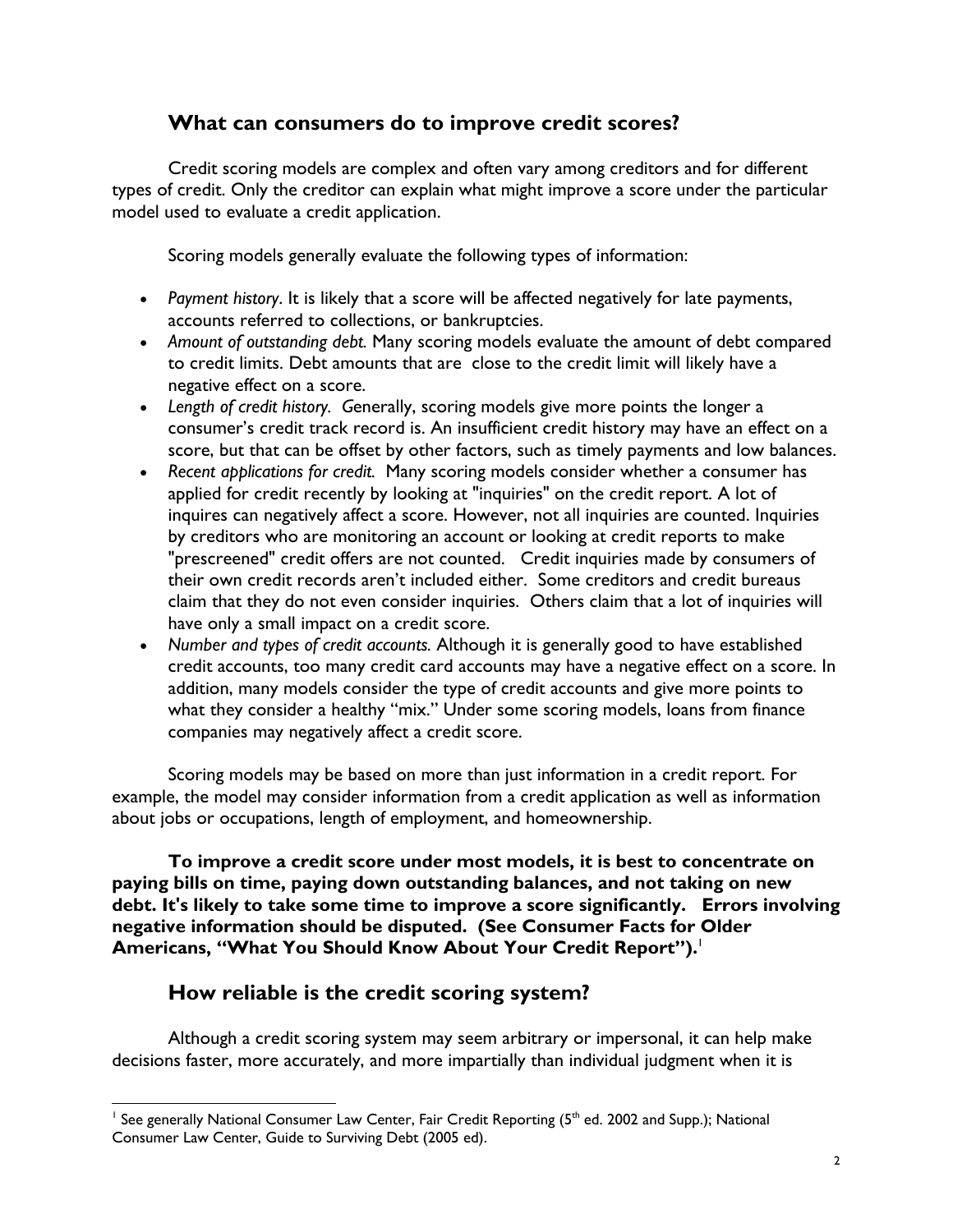properly designed. And many creditors design their systems so that in marginal cases, applicants whose scores are not high enough to pass easily or are low enough to fail absolutely are referred to a credit manager who decides whether the company or lender will extend credit. This may allow for discussion and negotiation between the credit manager and the consumer.

On the other hand, credit scoring does have some flaws. Credit scoring is only as good as the information in the credit report - garbage in, garbage out - and credit reports are notorious for containing errors. Credit scoring programs often cannot generate a score if the consumer has no recent activity on an account, usually within the last six months. This can be a problem for seniors who have paid off all their loans and do not use credit cards. Lack of a score can mean denial of credit or auto or homeowner's insurance. Finally, there are serious concerns that credit scoring disproportionately hurts certain minority groups.

### **What happens if a consumer is denied credit or does not get the terms she wants?**

If a consumer is denied credit, the Equal Credit Opportunity  $Act<sup>2</sup>$  requires that the creditor give a notice that tells the consumer the specific reasons that the application was rejected or the fact that the consumer has the right to learn these reasons. Indefinite and vague reasons for denial are illegal. Acceptable reasons include: "Your income was low" or "You haven't been employed long enough." Unacceptable reasons include: "You didn't meet our minimum standards" or "You didn't receive enough points on our credit scoring system."

Sometimes consumers are denied credit because of information from a credit report. If so, the Fair Credit Reporting Act requires the creditor to give out the name, address and phone number of the credit reporting agency that supplied the information. Consumers should contact that agency to find out what the report said. This information is free if requested within 60 days of the credit denial. (See Consumer Facts for Older Americans, "What You Should Know About Your Credit Report" and consumer brochure, The Truth About Credit Reports). The credit reporting agency can tell consumers what is in their reports, but only the creditor can tell them why applications were denied.

If a consumer has been denied credit, or did not get the rate or credit terms he wanted, he should ask the creditor if a credit scoring system was used. If so, a consumer should ask what characteristics or factors were used in that system, and the best ways to improve the application. If the consumer is offered credit, she should ask whether she got the best rate and terms available and, if not, why. Asking about the best rate is very important. If the consumer is not offered the best rate available because of inaccuracies in the credit report, it is important to dispute the inaccurate information.

## **How To Obtain Credit Scores**

Until 2004, federal law did not require the disclosure of credit scores to consumers. This was changed by the Fair and Accurate Credit Transactions Act (FACTA) of 200[3](#page-2-1),<sup>3</sup> which

<span id="page-2-0"></span><sup>1</sup>  $2$  15 U.S.C. §§ 1691-1691f.

<span id="page-2-1"></span><sup>3</sup> Pub. L. No. 108-159 (2003).